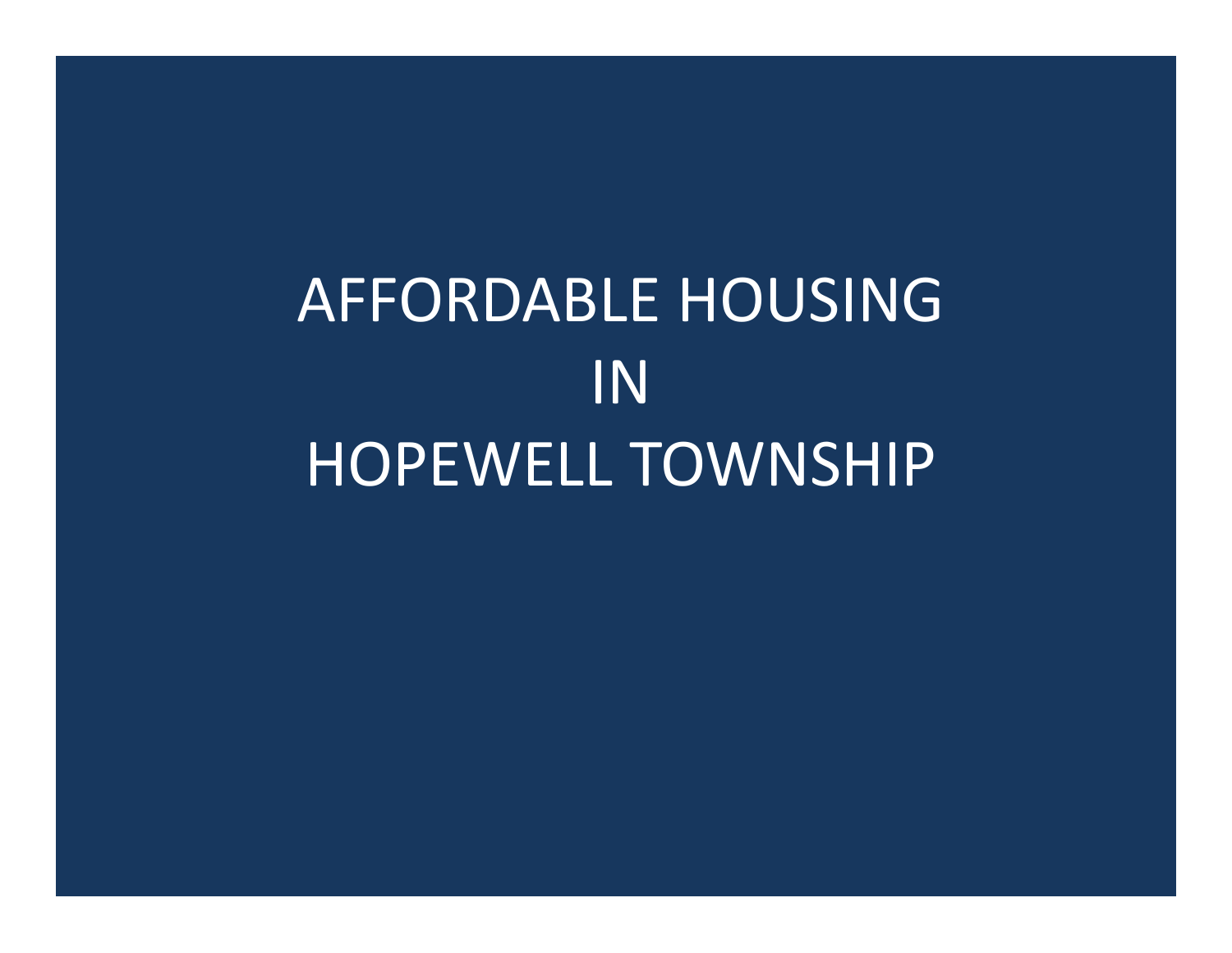## S. Burlington County NAACP v. Mt. Laurel, 67 N.J. 151 (1975) (Mt. Laurel I)

- $\bullet$  Municipality cannot exclude low and moderate income families from the municipality by means of its zoning ordinance;
- municipality's obligation to afford the opportunity for adequate low and moderate income housing extends to its fair share of the present and prospective regional need therefor;
- municipality must plan and provide reasonable opportunity for low and moderate cost housing.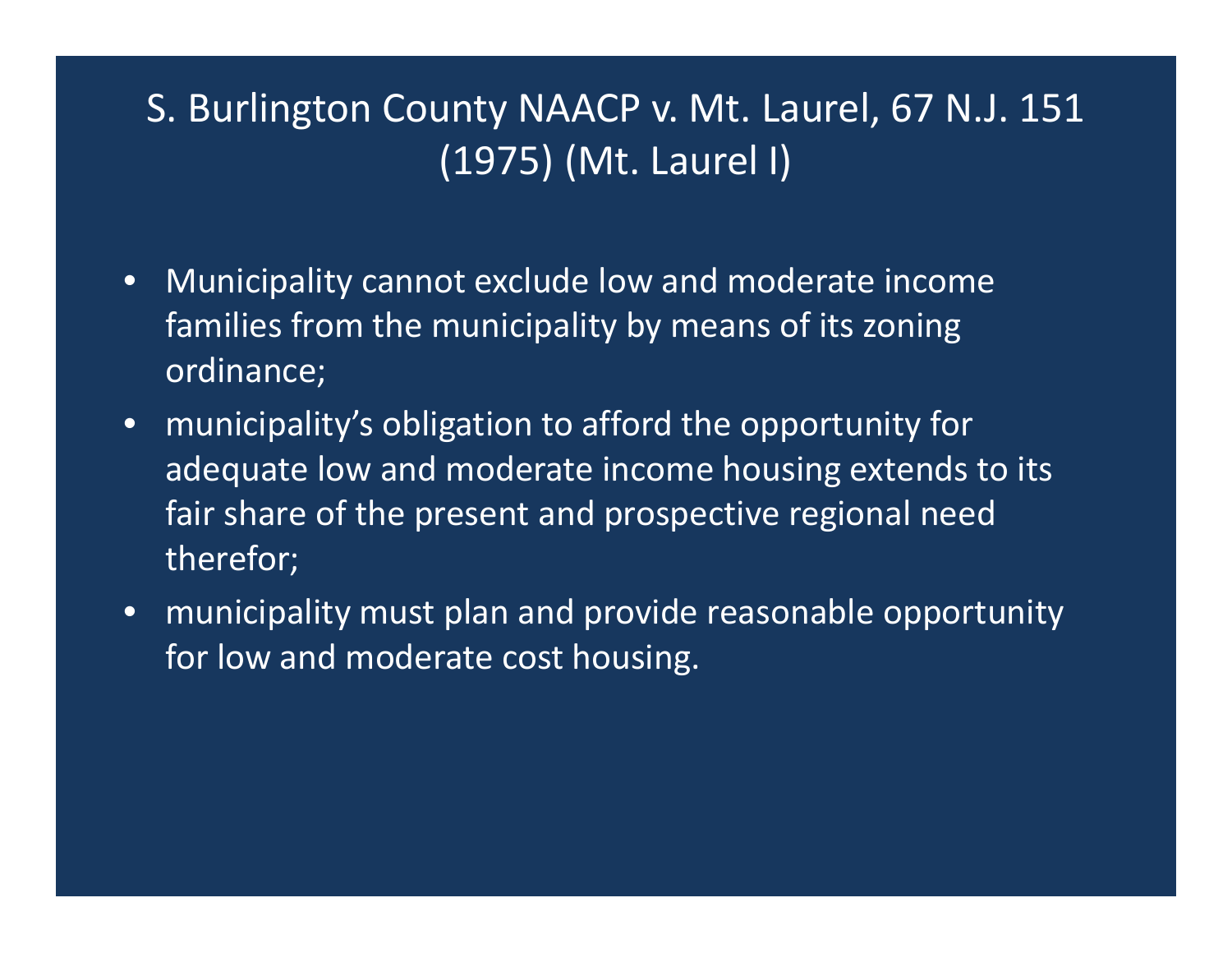### S. Burlington County NAACP v. Mt. Laurel, 92 N.J. 158 (1983) (Mt. Laurel II)

• When the exercise of (the zoning) power by <sup>a</sup> municipality affects something as fundamental as housing, the general welfare includes more than the welfare of that municipality and its citizens: it also includes the general welfare ‐‐ in this case the housing needs ‐‐ of those residing outside of the municipality but within the region that contributes to the housing demand within the municipality. Municipal land use regulations that conflict with the general welfare thus defined abuse the police power and are unconstitutional.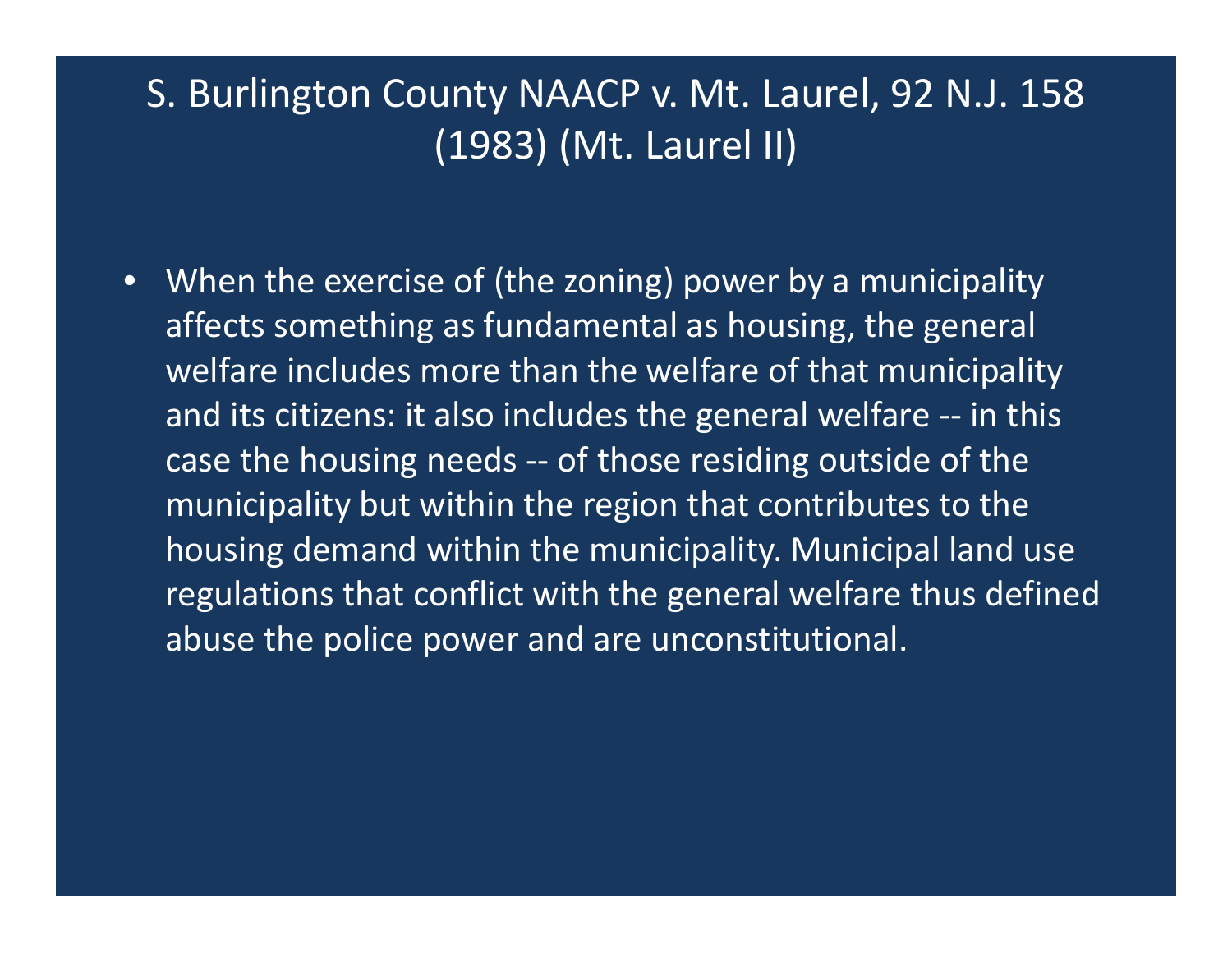### S. Burlington County NAACP v. Mt. Laurel, 92 N.J. 158 (1983) (Mt. Laurel II)

- the trial court may appoint <sup>a</sup> special master to assist municipal officials in developing constitutional zoning and land use regulations;
- where <sup>a</sup> developer succeeds in *Mount Laurel* litigation and proposes <sup>a</sup> project providing <sup>a</sup> substantial amount of lower income housing, <sup>a</sup> builder's remedy should be granted;
- "while we have always preferred legislative to judicial action in this field, we shall continue ‐‐ until the Legislature acts ‐‐ to do our best to uphold the constitutional obligation that underlies the *Mount Laurel* doctrine."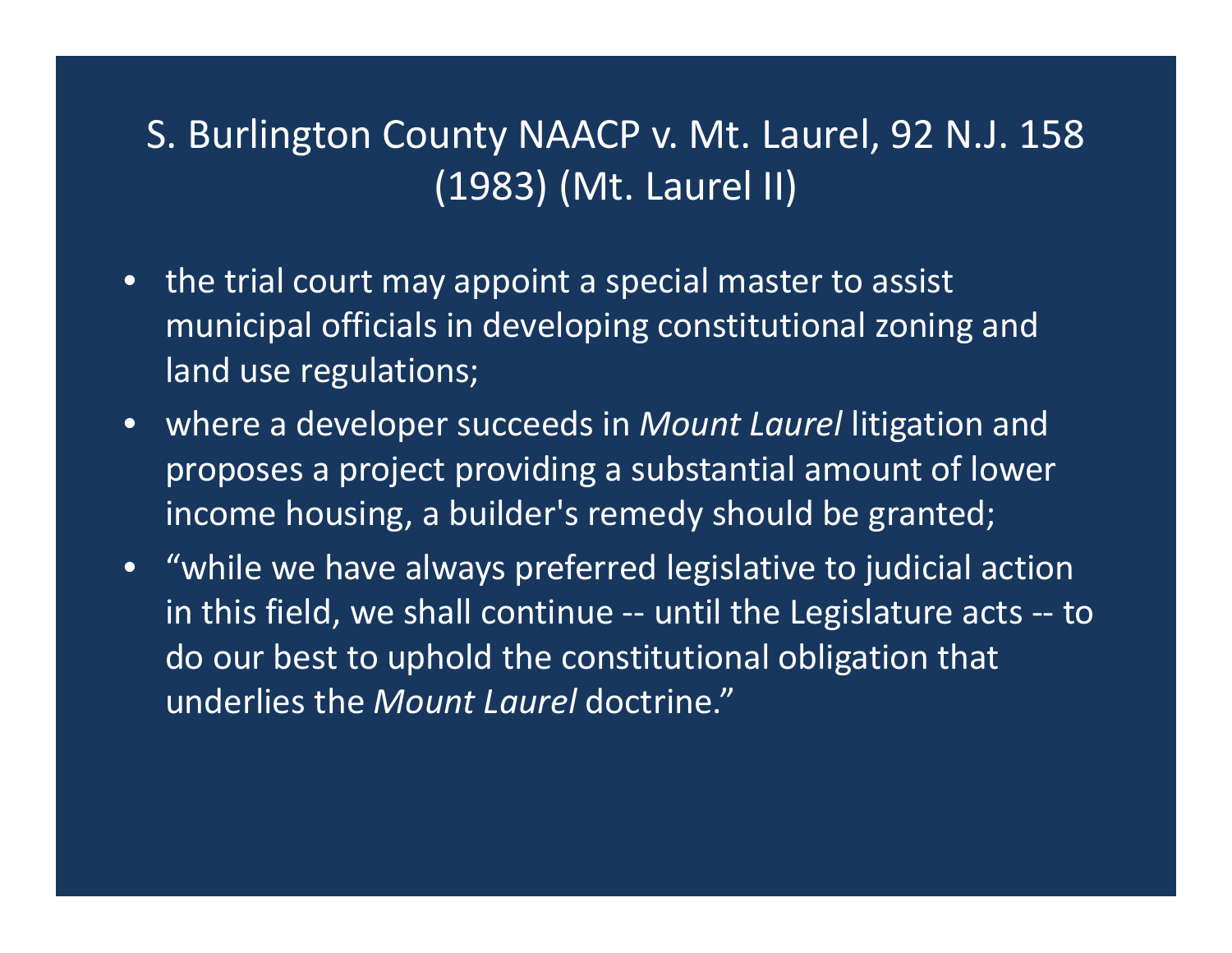## Fair Housing Act (1985)

- Designed to create <sup>a</sup> process by which municipalities could predictably meet their Mount Laurel obligations outside of the court system;
- created the Council on Affordable Housing (COAH);
- • provided for COAH to come up with municipal fair share numbers and acceptable compliance mechanisms every six years, giving rise to <sup>a</sup> series of "rounds" of compliance.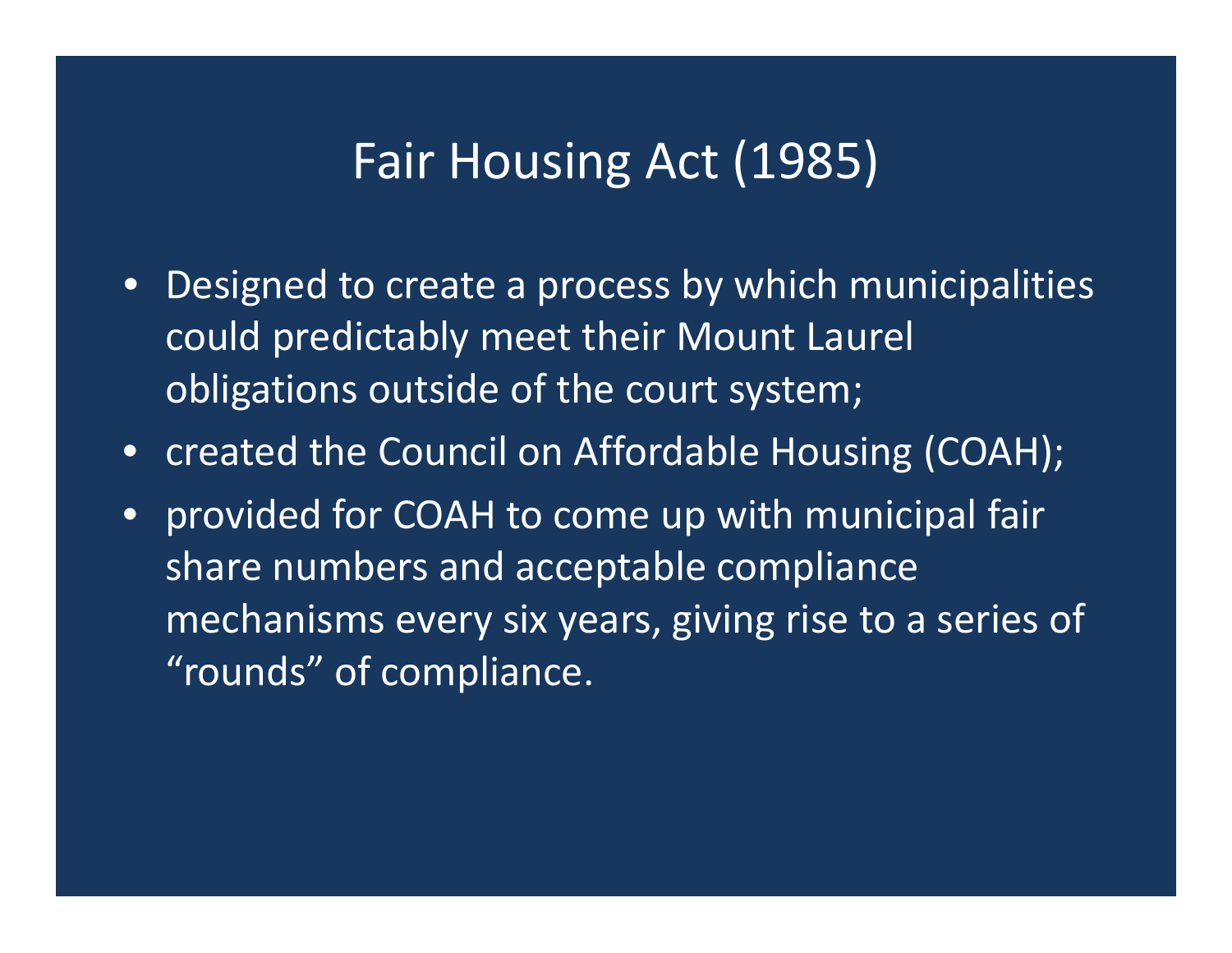# Round 1 (1987‐1993)

• In 1986, COAH released the First Round rules, which required 10,849 low- and moderate-income homes per year statewide.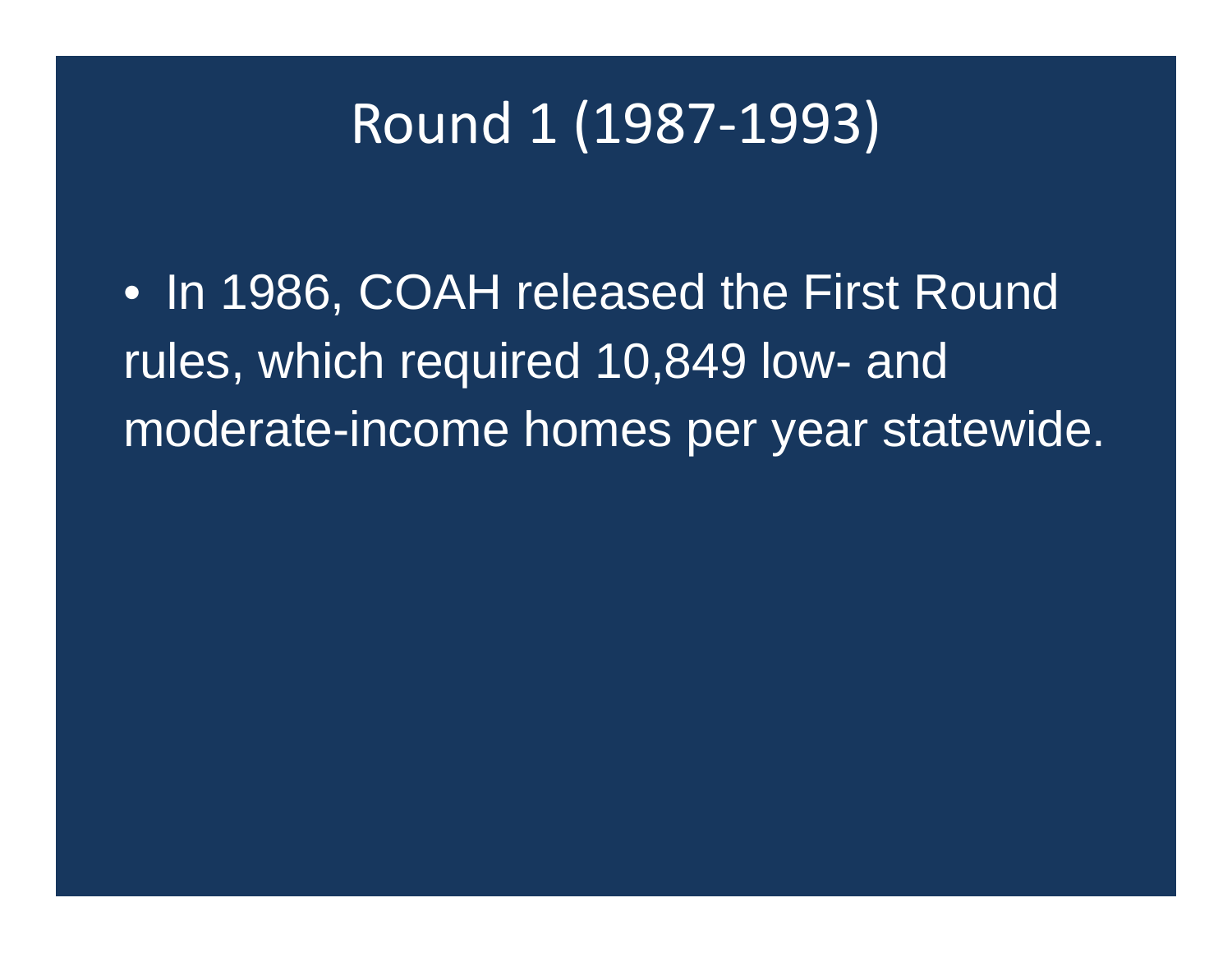# Round 2 (1993‐1999)

• In 1994, COAH released the Second Round rules, which required 6,465 low‐ and moderate‐income homes per year statewide.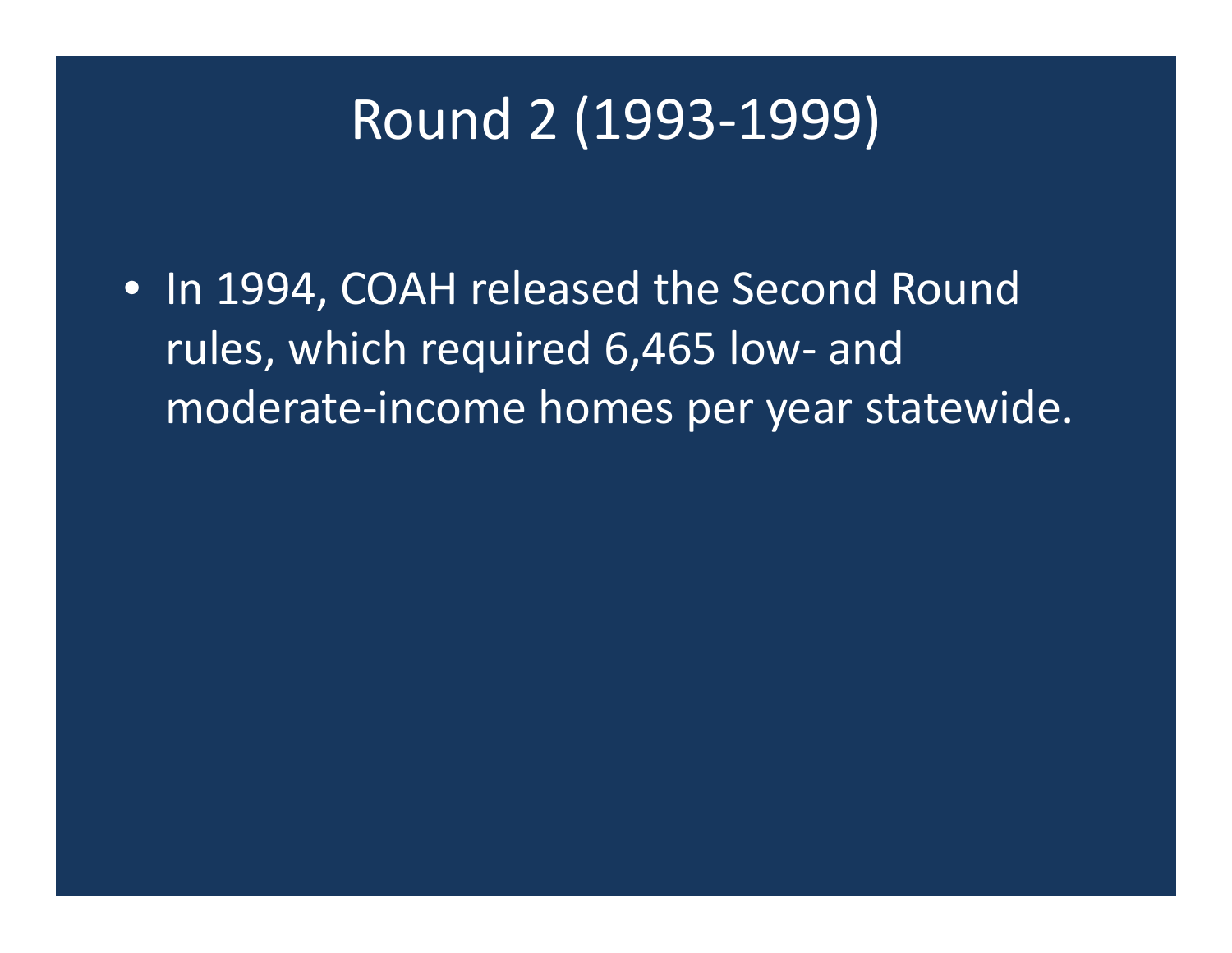# Round 3 (1999‐ present)

- Third round rules finalized 2005 "growth share" replaces "fair share";
- invalidated by court 2007 and reissued;
- continuous challenges until this year.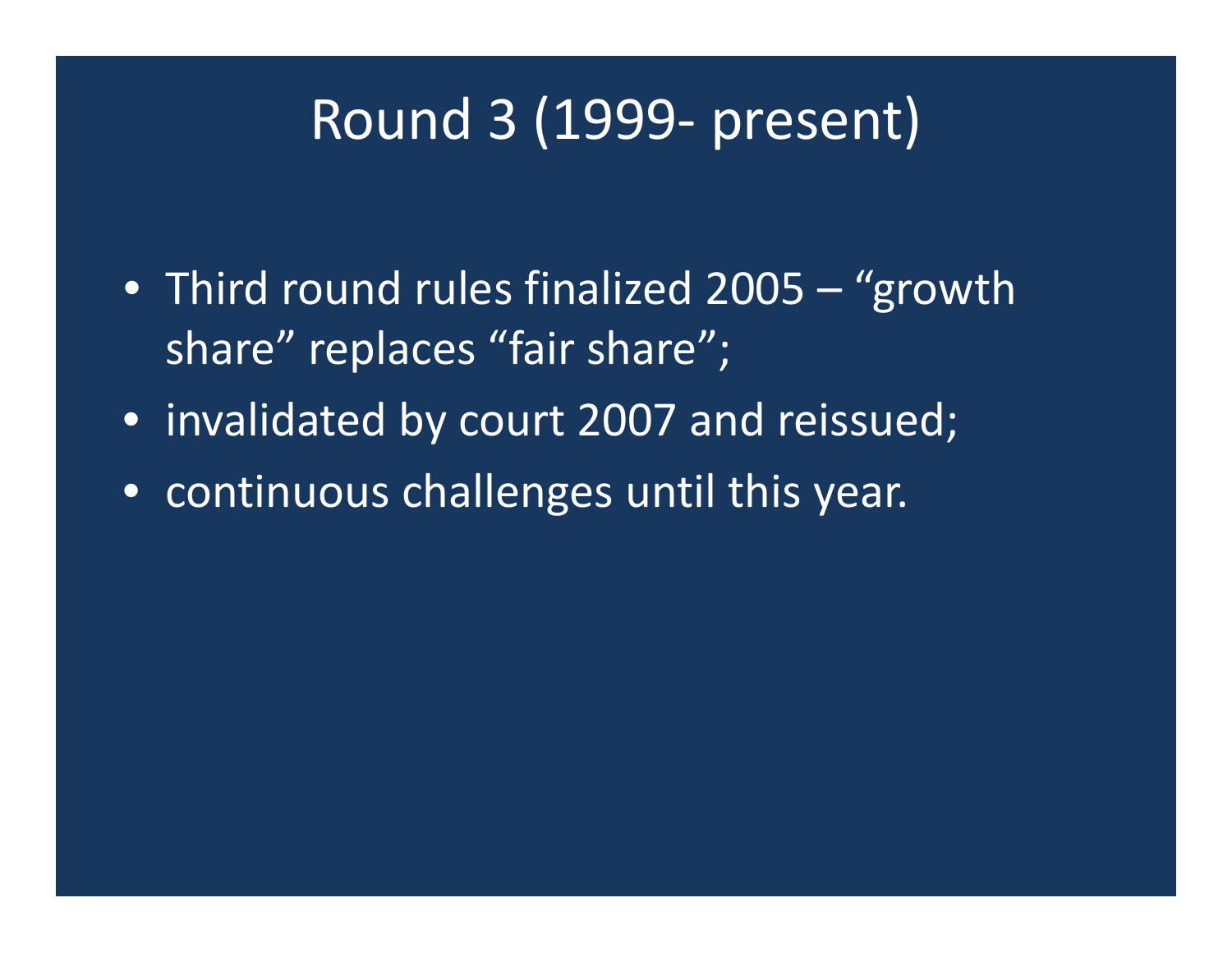# Timelines

- $\bullet$ • Draft rules – April 30<sup>th</sup>
- $\bullet$ Formal proposal – June  $2^{nd}$  NJ Register
- $\bullet$ • COAH public hearing – July 2<sup>nd</sup> at HMFA
- $\bullet$  $\bullet~$  Public comments on rules – deadline August  $1^\text{st}$
- $\bullet$  $\bullet$  COAH expected to adopt on October 2<sup>nd</sup>
- $\bullet$  $\bullet$  Effective date of rules – Nov. 17<sup>th</sup>
- $\bullet$ • New Plans – May 15, 2015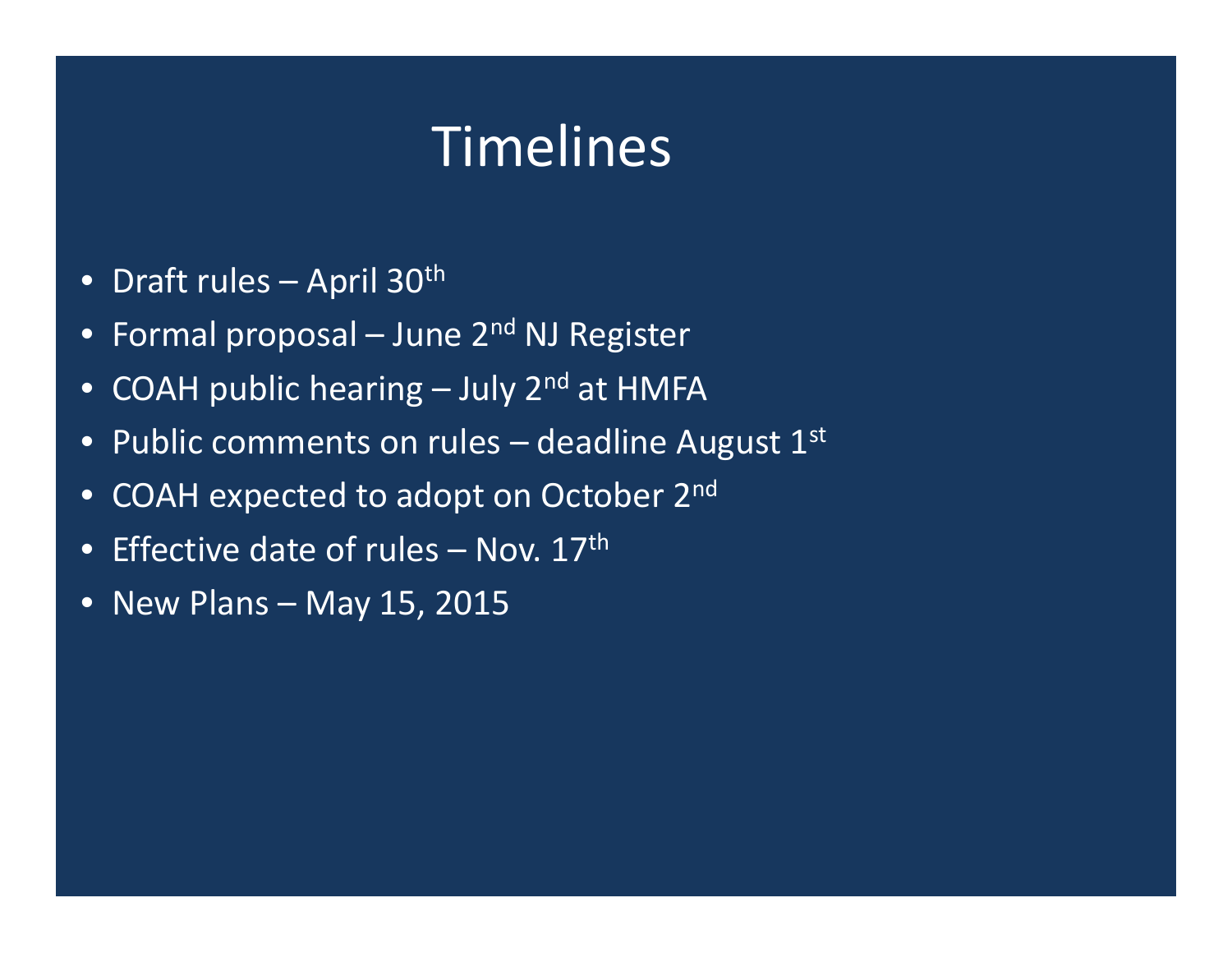# **Outline**

- What has Hopewell township done to meet its Mt. Laurel obligations to date?
- What do the new Third Round rules require?
- What builders remedy issues must we confront?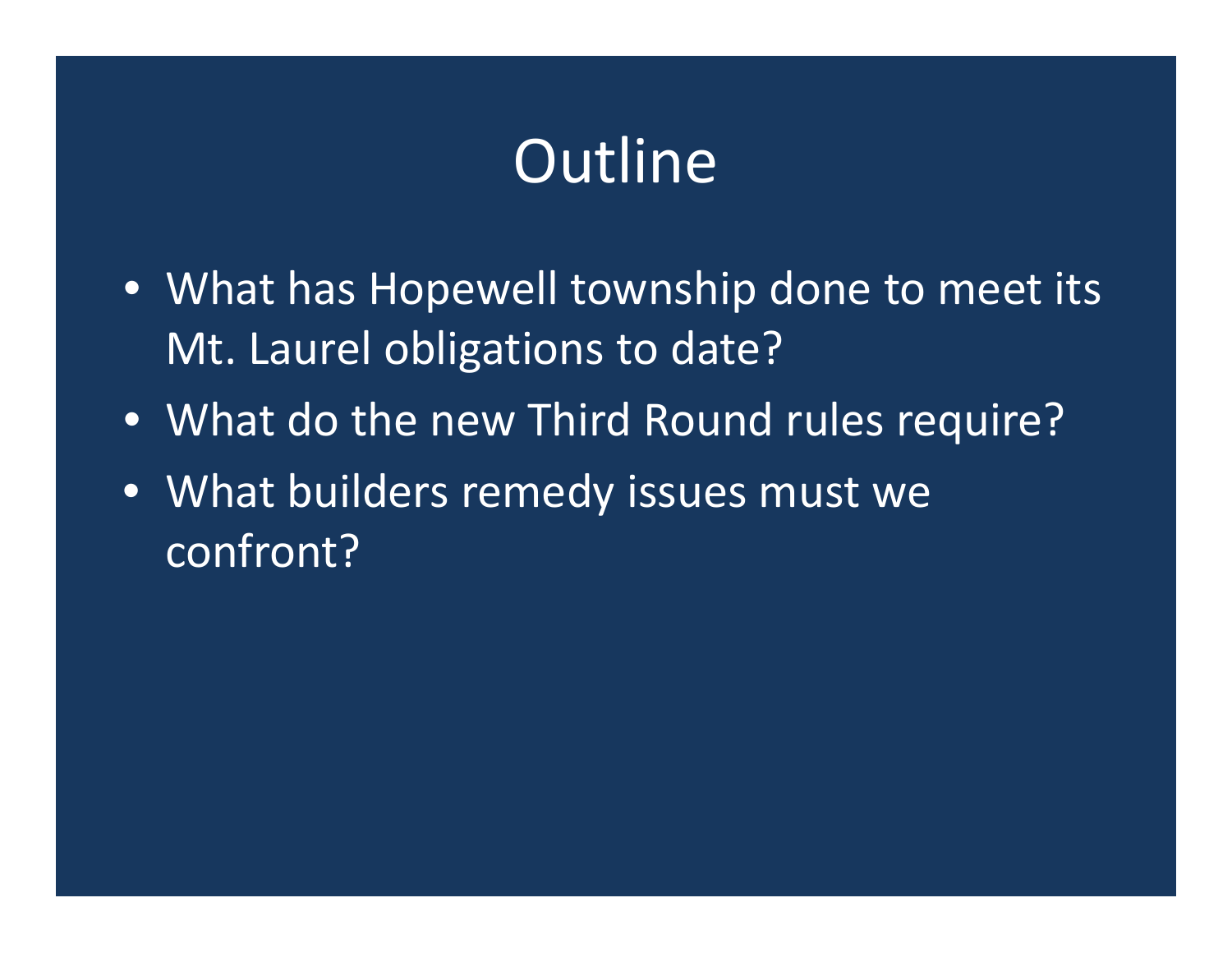### **2008 Fair Share Plan**

#### *Round Three*

|                                                                      | Requirement | Township         |
|----------------------------------------------------------------------|-------------|------------------|
|                                                                      |             | <b>Provision</b> |
| <b>Total Fair Share Obligation</b>                                   | 1,008       |                  |
| <b>Rounds One and Two</b>                                            | 520         | 535              |
| <b>Rehabilitation Share</b>                                          | 5           | 5 <sup>1</sup>   |
| Round Three (Growth Share) Requirement                               | 483         |                  |
| <b>Excess</b>                                                        | --          | 15               |
| Not Counted in Prior Rounds, Eligible in Round Three                 |             | 49               |
| Subtotal, Excess Applicable to Round Three Requirements              |             | 64               |
| Net New Round Three Requirement After Excess From Prior Rounds       | 419         |                  |
|                                                                      |             |                  |
| 1. Scattered Site Projects (Community Options, HomeFront, Wrick      |             |                  |
| Avenue, Minnietown Lane)                                             |             | 15               |
| 2. Accessory Apartments                                              | --          | 10               |
| 3. Block 78, Lot 10.4 (Project Freedom)                              | --          | 70               |
| 4. Block 33, Lot 1.02 (Pennytown)                                    | $-$         | 70               |
| 5. Block 91, Lot 3.96 (Capital Health Systems)*                      | --          | 70               |
| 6. Block 93, Lot 5 (Burroughs tract)                                 | --          | $\overline{7}$   |
| 7. Block 88, Lot 5.02 (Weidel tract - Amended                        |             | 180              |
| 8. Residential development (ongoing, inclusionary zoning distributed |             |                  |
| throughout Hopewell Township)                                        |             | 50               |
| <b>Total Units</b>                                                   | 419         | 472              |
| <b>Excess for Round Three Requirement</b>                            |             | 53               |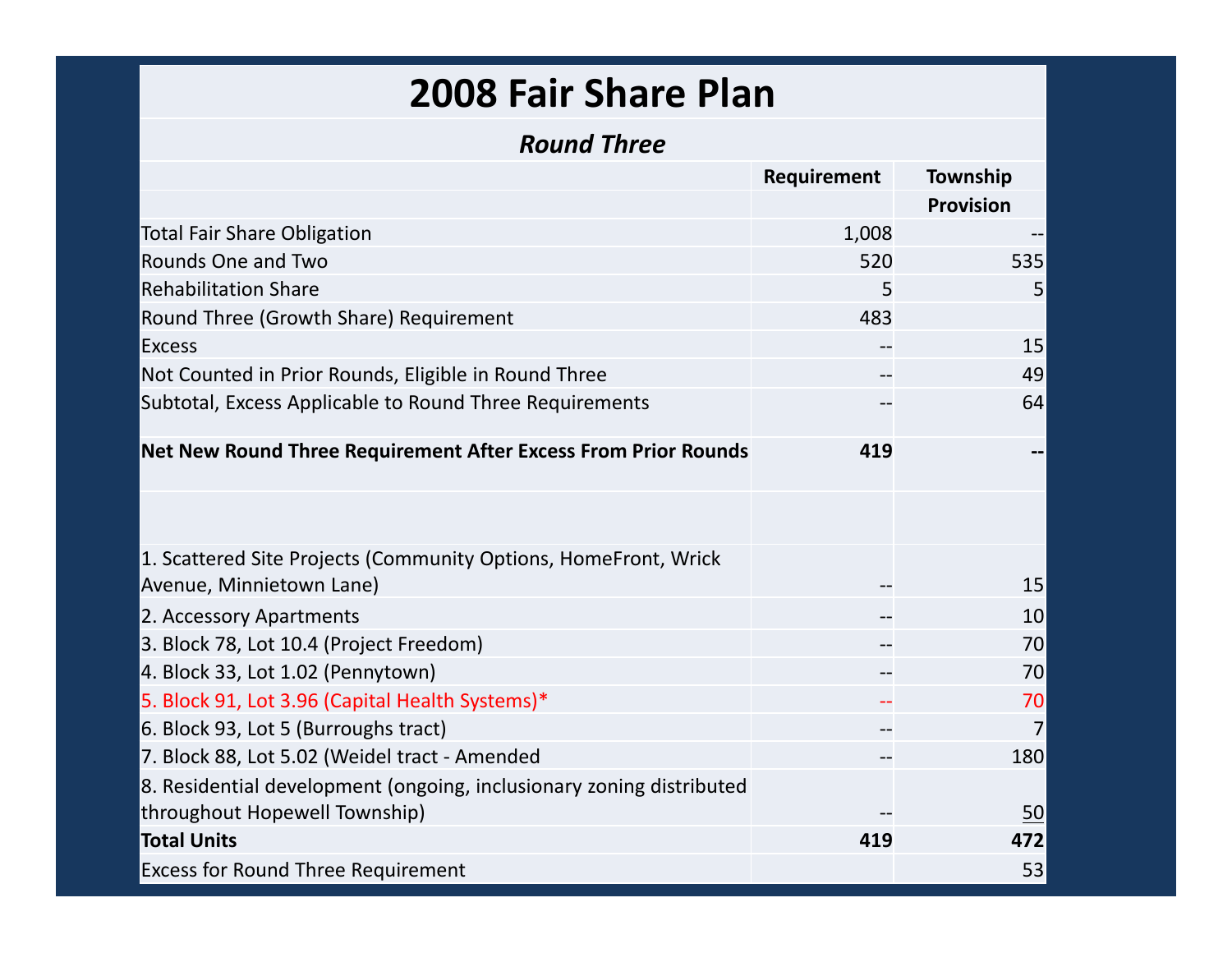# **Affordable Housing Requirements Per COAH Proposed Rules**

(*N.J.A.C.* 5:99 & *N.J.A.C.* 5:98)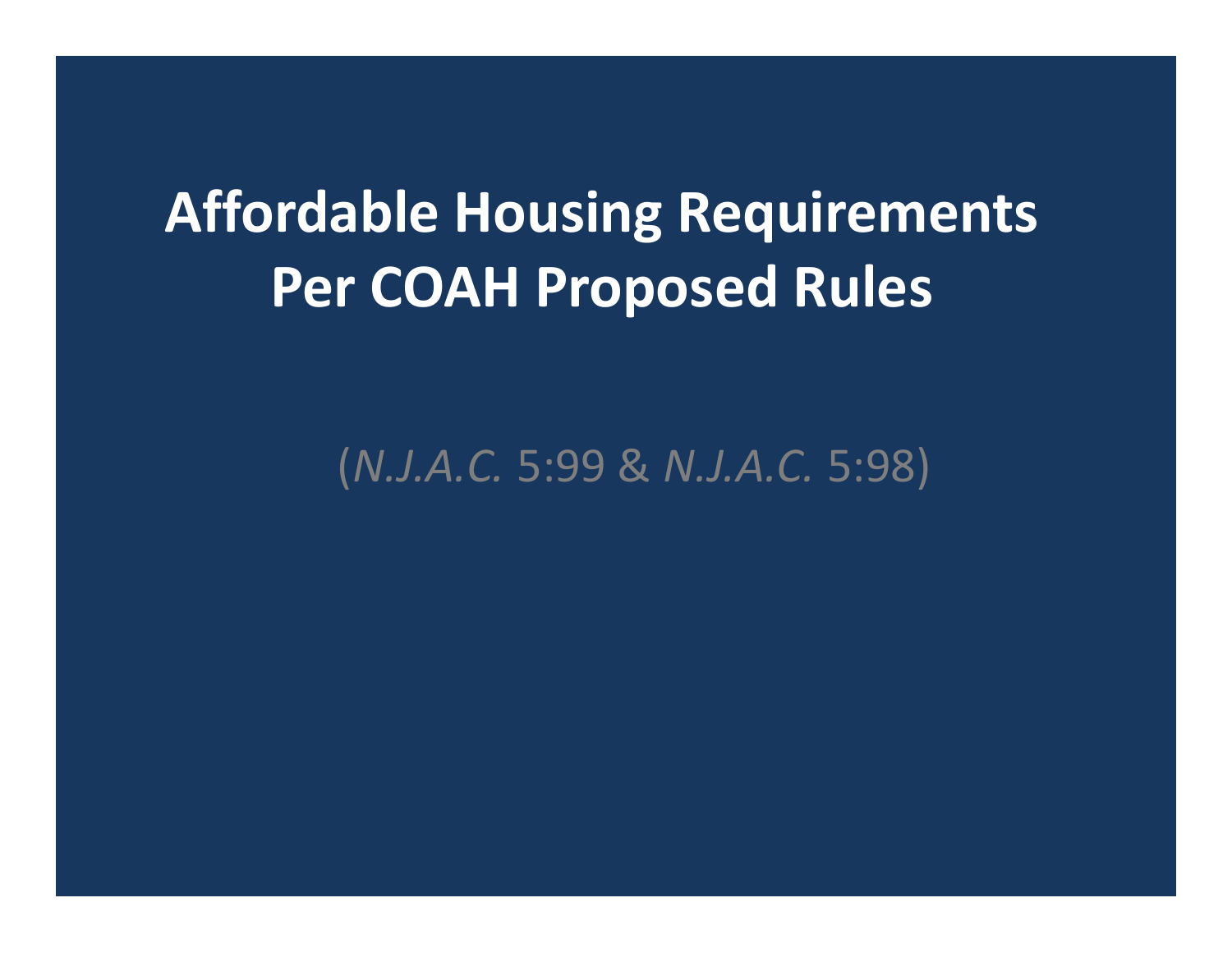## Statewide Units Need

- $\bullet$  Rehabilitation or Present Need <sup>=</sup> **62,859** • Unanswered 1987 to 2014 Obligation <sup>=</sup> **22,171**  $\mathcal{L}_{\mathcal{A}}$  Half (**11,086**)due from 2014 to 2024 – Other half from 2024 to 2034
- Fair Share of Prospective Need <sup>=</sup> **30,788** (2014 to 2024)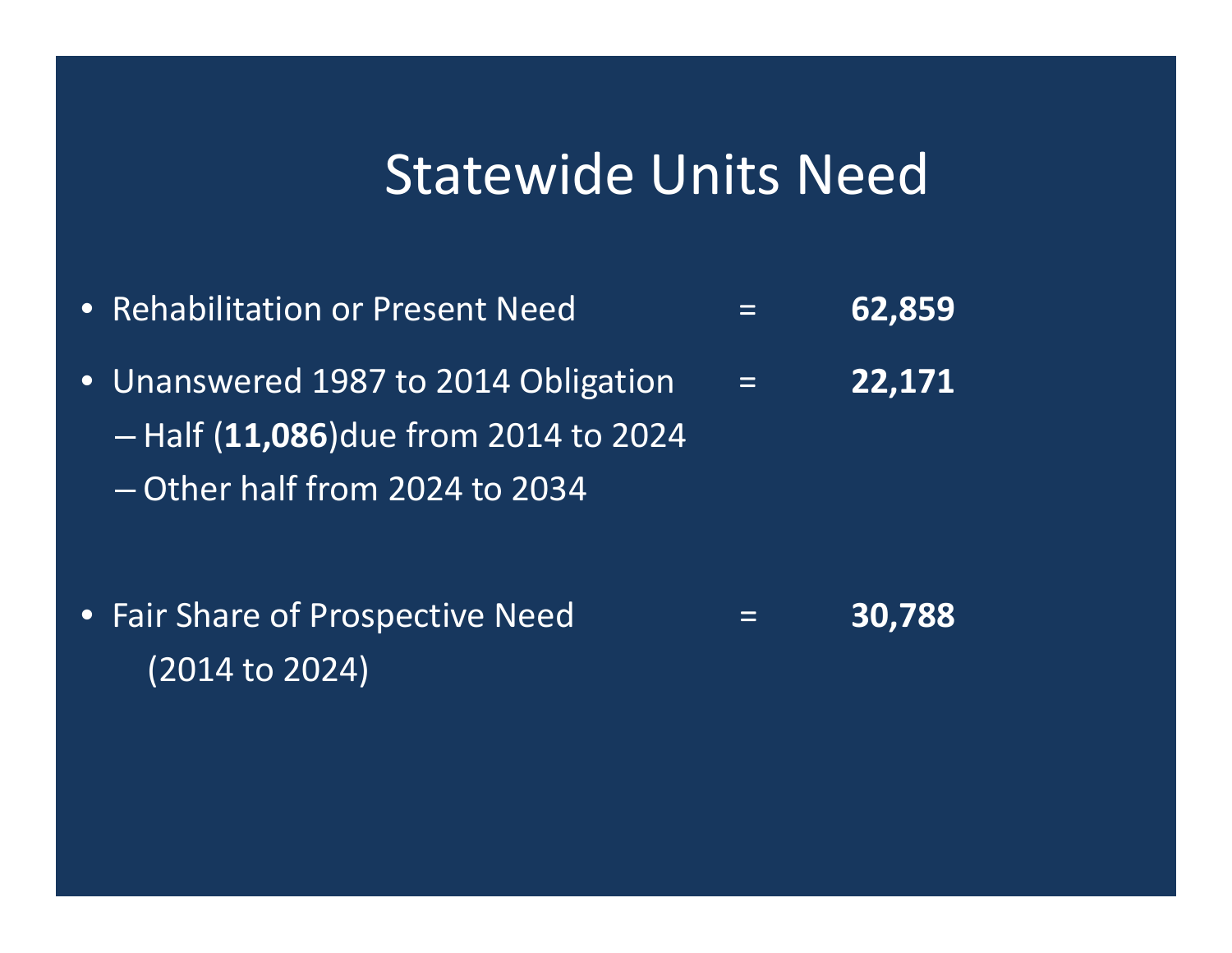*Hopewell Township Affordable Housing Obligation Per Proposed Rules*

#### *Units*

Total remaining affordable Housing obligation for the period1987‐2024 **1,477**

*Total due by 2024*: **982**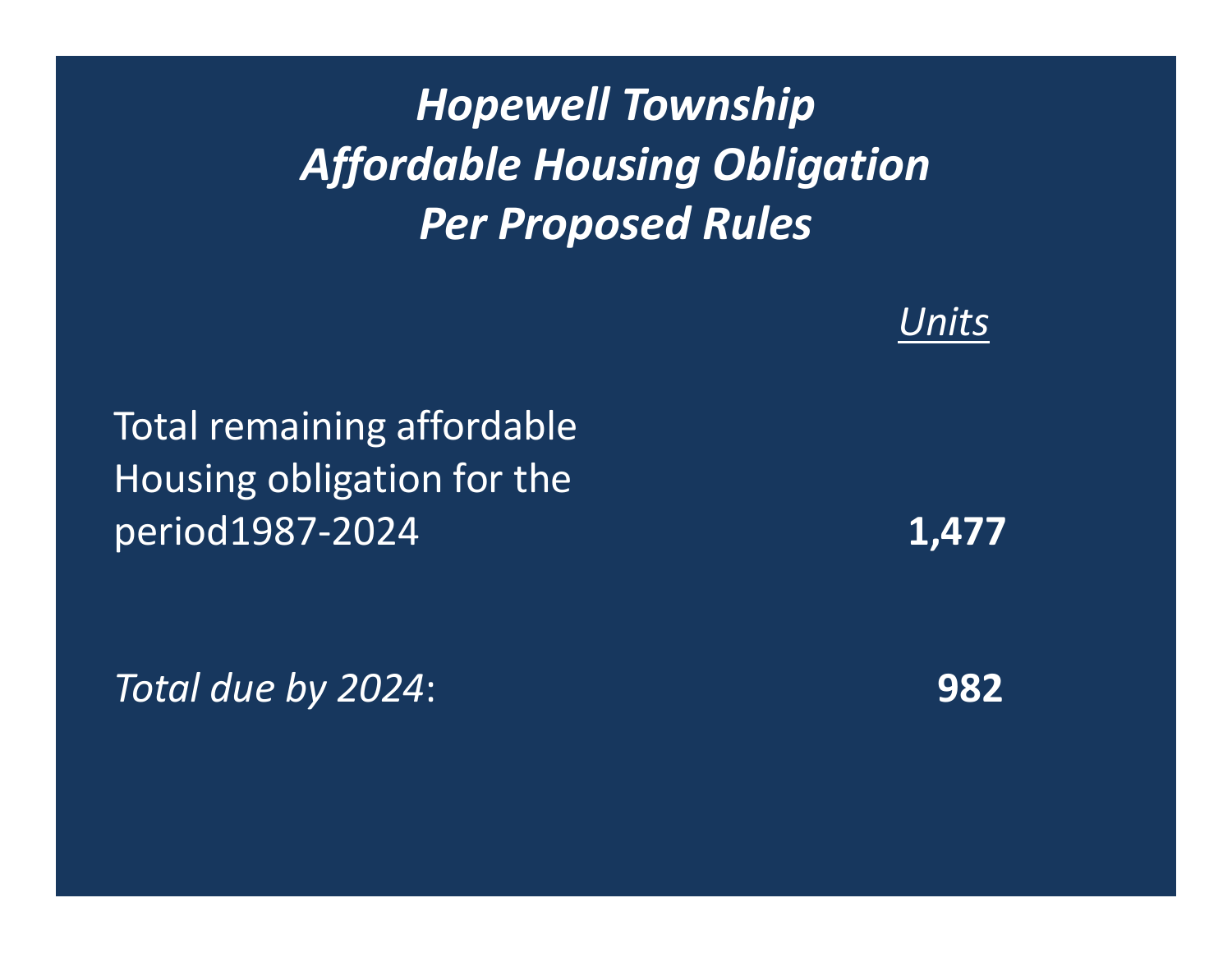## Hopewell Township Obligation per Proposed Rules

| $\mathbf{L}$ | <b>Affordable Housing Obligation</b>                               | <b>Units</b> |
|--------------|--------------------------------------------------------------------|--------------|
|              | <b>Rehabilitation Need</b>                                         | $\Omega$     |
|              | <b>Prior Cycle Obligation</b><br>$\frac{1}{2}$ .                   |              |
|              | $-$ 1987-1999:<br>565                                              |              |
|              | $-$ 1999-2014:<br>726                                              |              |
|              | Total 1987-1999 obligation                                         | 1,291        |
| Ш.           | <b>Affordable Unit "Completions"</b>                               |              |
|              | Per proposed COAH rules                                            | <u>- 301</u> |
|              | <b>Net Unanswered Prior Round Obligation (1987-2014)</b>           | 990          |
| III.         | <b>Remaining Obligation per COAH</b>                               |              |
|              | - Net "Unanswered" Prior Round Obligation(1987-2014):              | 990          |
|              | Fair Share Obligation 2014-2024 ("Post-Project Need"):<br>$\sim$ . | $+487$       |
|              | <b>Total Remaining Affordable Unit obligation 1987-2024</b>        | 1,477        |
| IV.          | <b>Delivery Requirements</b>                                       |              |
|              | - Portion of obligation <b>due by 2024</b> :                       |              |
|              | - 2014-2024 Obligation                                             | 487          |
|              | +50% of Unanswered Prior Obligation =<br>Ē.                        | +495         |
|              | Total due by 2024:                                                 | 982          |
|              |                                                                    |              |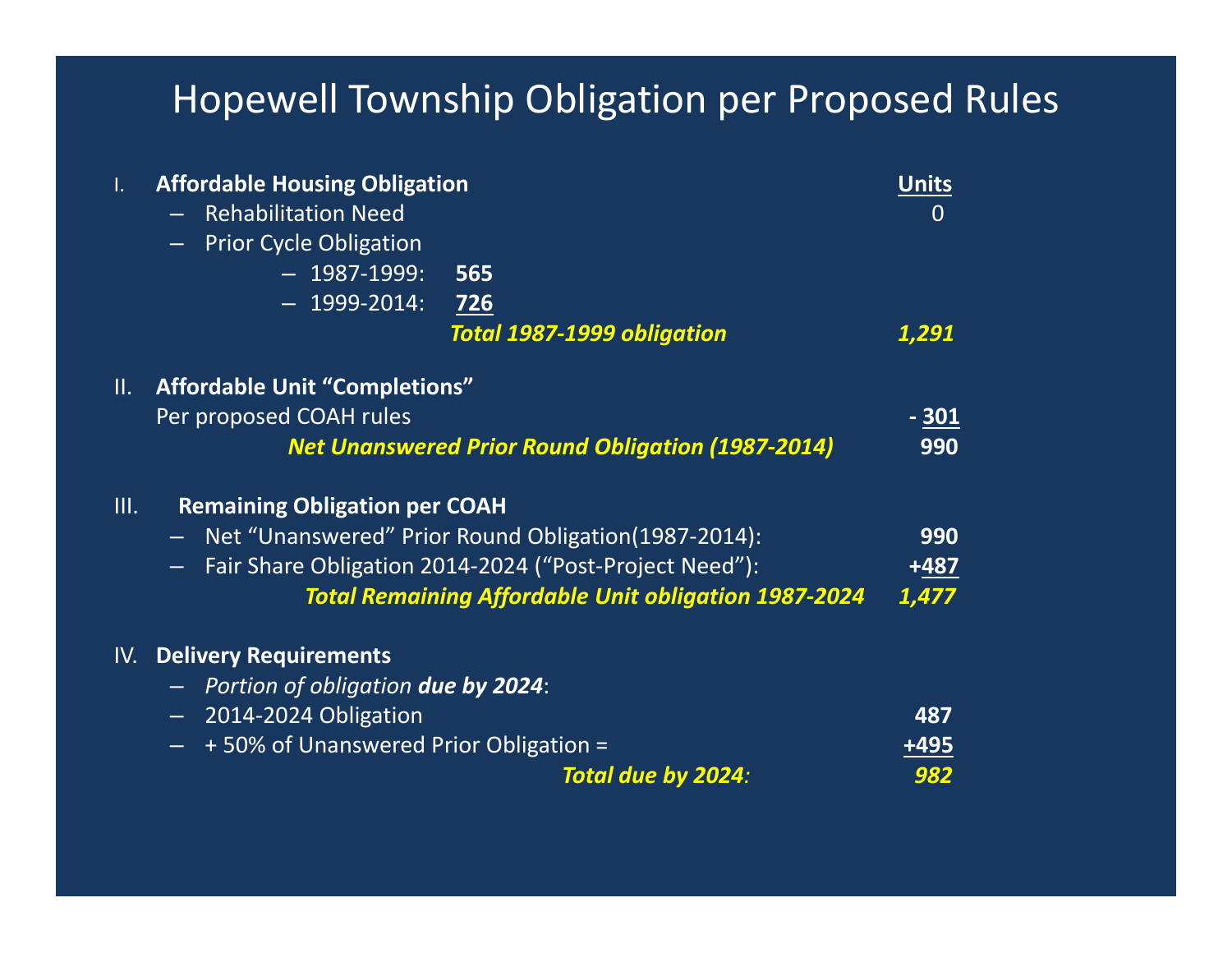## *Hopewell Township Obligation with RCA Units and Substantial Compliance Reduction*

#### *Units*

Total remaining affordable Housing obligation for the period1987‐2024 **1,121**

*Total due by 2024***: 806**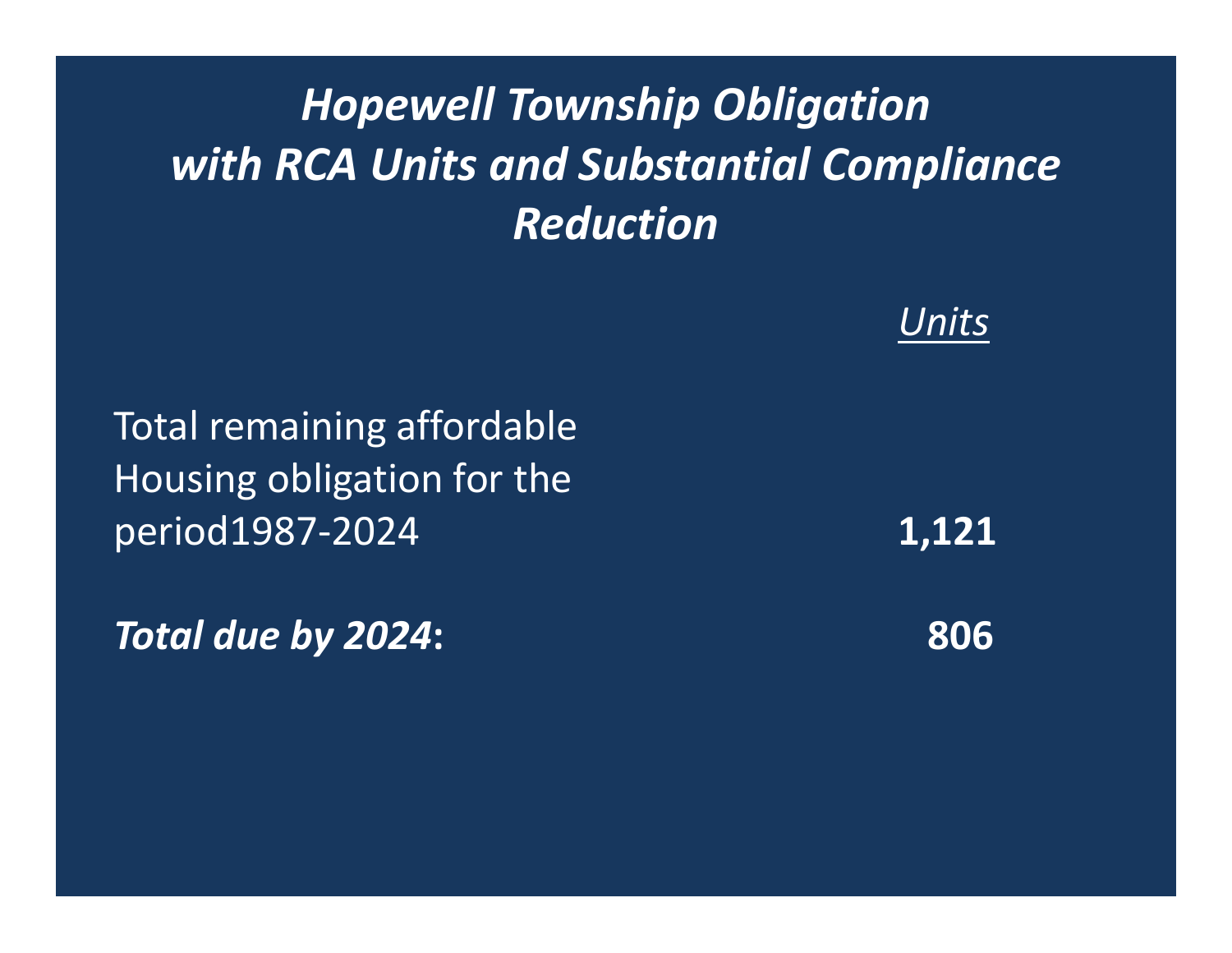## Hopewell Township Obligation with RCA units

| $\mathbf{L}$ | <b>Affordable Housing Obligation</b><br><b>Rehabilitation Need</b><br>- Prior Cycle Obligation |                                                        | <b>Units</b><br>$\Omega$ |
|--------------|------------------------------------------------------------------------------------------------|--------------------------------------------------------|--------------------------|
|              | $-$ 1987-1999:                                                                                 | 565                                                    |                          |
|              | $-$ 1999-2014:                                                                                 | 726                                                    |                          |
|              |                                                                                                | <b>Total 1987-1999 obligation</b>                      | 1,291                    |
| II.          | <b>Affordable Unit "Completions"</b>                                                           |                                                        |                          |
|              | Per proposed COAH rules                                                                        |                                                        | $-301$                   |
|              | <b>RCA units</b>                                                                               |                                                        | $-198$                   |
|              |                                                                                                | <b>Net Unanswered 1987-2014 Obligation</b>             | 990                      |
| III.         | <b>Remaining Obligation per COAH</b>                                                           |                                                        |                          |
|              | - Net "Unanswered" 1987-2014 Obligation                                                        |                                                        |                          |
|              | (792 units before 20% reduction):                                                              |                                                        | 634                      |
|              |                                                                                                | Fair Share Obligation 2014-2024 ("Post-Project Need"): | $+487$                   |
|              |                                                                                                | <b>Remaining Affordable Unit obligation 1987-2024</b>  | 1,121                    |
|              | IV. Delivery Requirements                                                                      |                                                        |                          |
|              | - Portion of obligation due by 2024:                                                           |                                                        |                          |
|              | - 2014-2024 Obligation                                                                         |                                                        | 487                      |
|              | +50% of Unanswered Prior Obligation =                                                          |                                                        | 319                      |
|              |                                                                                                | Total due by 2024:                                     | 806                      |
|              |                                                                                                |                                                        |                          |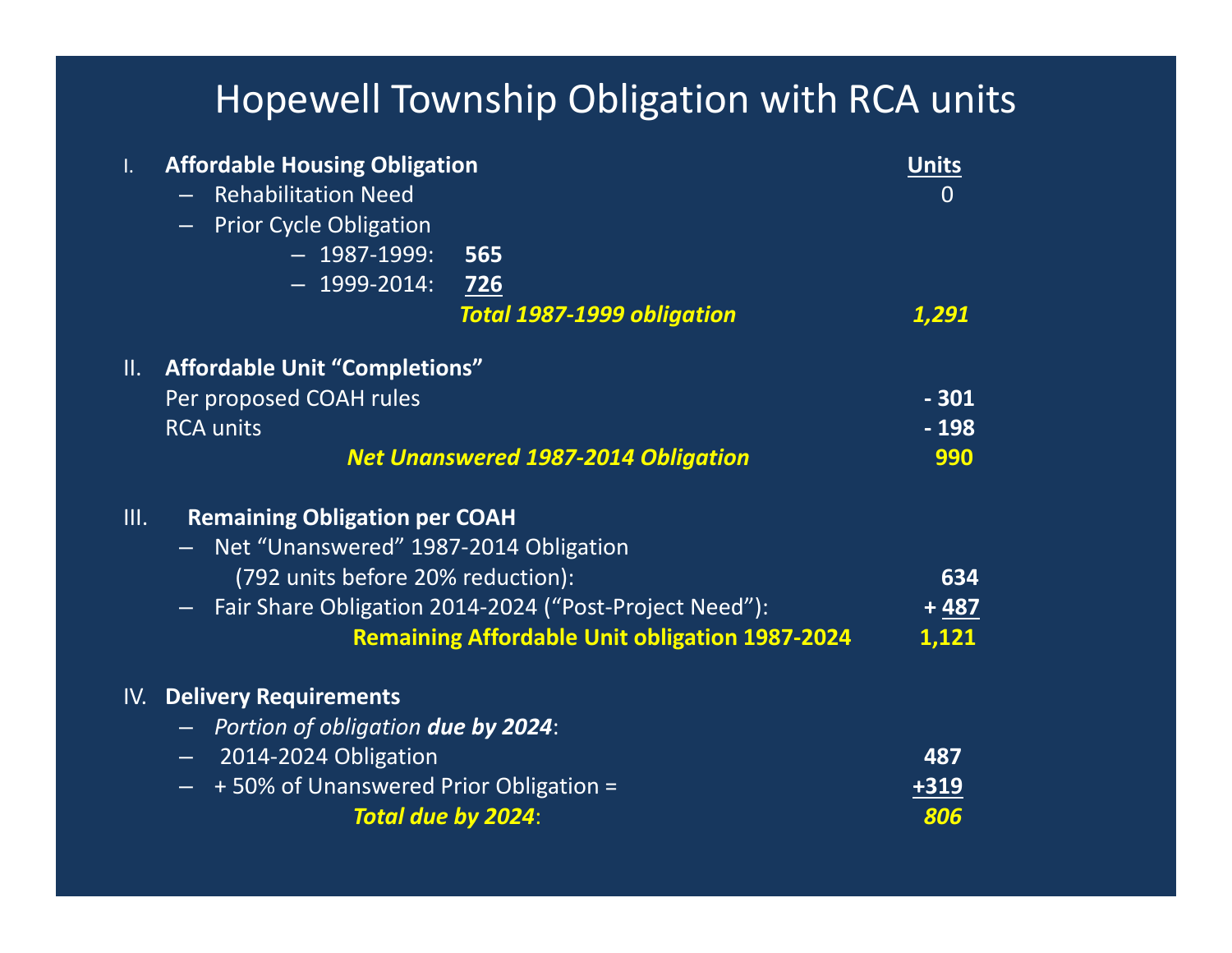# *Hopewell Township Affordable Housing Obligation*

#### *Units*

| Total remaining affordable housing<br>obligation 1987-2024 | 1,477 |
|------------------------------------------------------------|-------|
| <b>Delivery Requirements</b><br>Total due by 2024:         | 982   |
| Total due between 2024 and 2034:                           | 495   |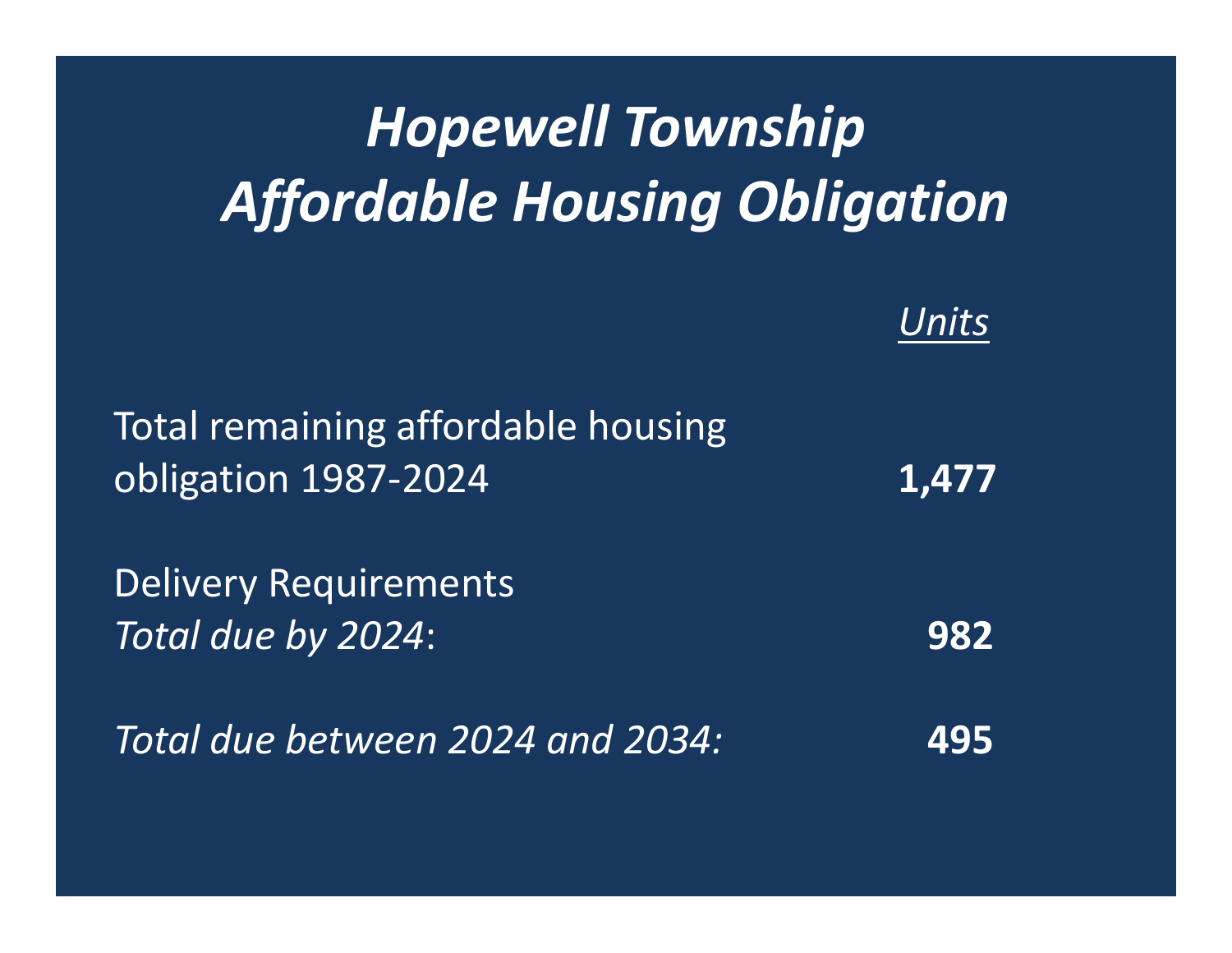# Major Rule Changes

- *Requires inclusionary zoning* as preferred means addressing Fair Share
- Establishes an affordable housing *set aside of 10%*
- Requires an *Economic Feasibility Study* (EFS) for inclusionary zoning
- Permits alternate approach only where available land capacity is insufficient
- Eliminates: presumptive density standards

rental requirement rental bonuses family housing requirements market to affordable extensions of controls assisted living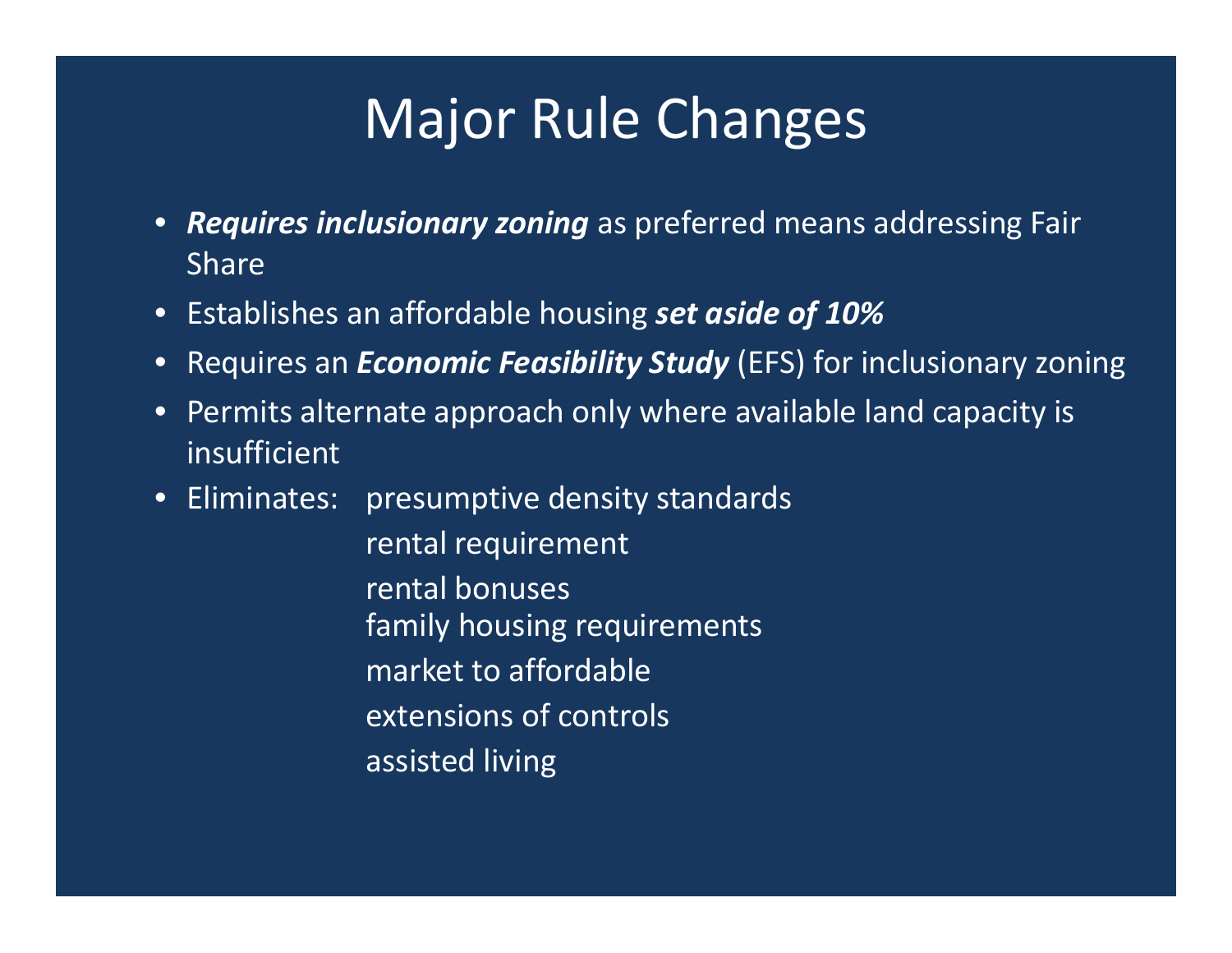# MEETING THE PROSPECTIVE NEED

#### • Available Techniques:

- Inclusionary Zoning
- Donation of land for 100% affordable units
- Community residences for the developmentally disabled
- Tax abatements
- Use of public funds
- Use of municipally‐generated funds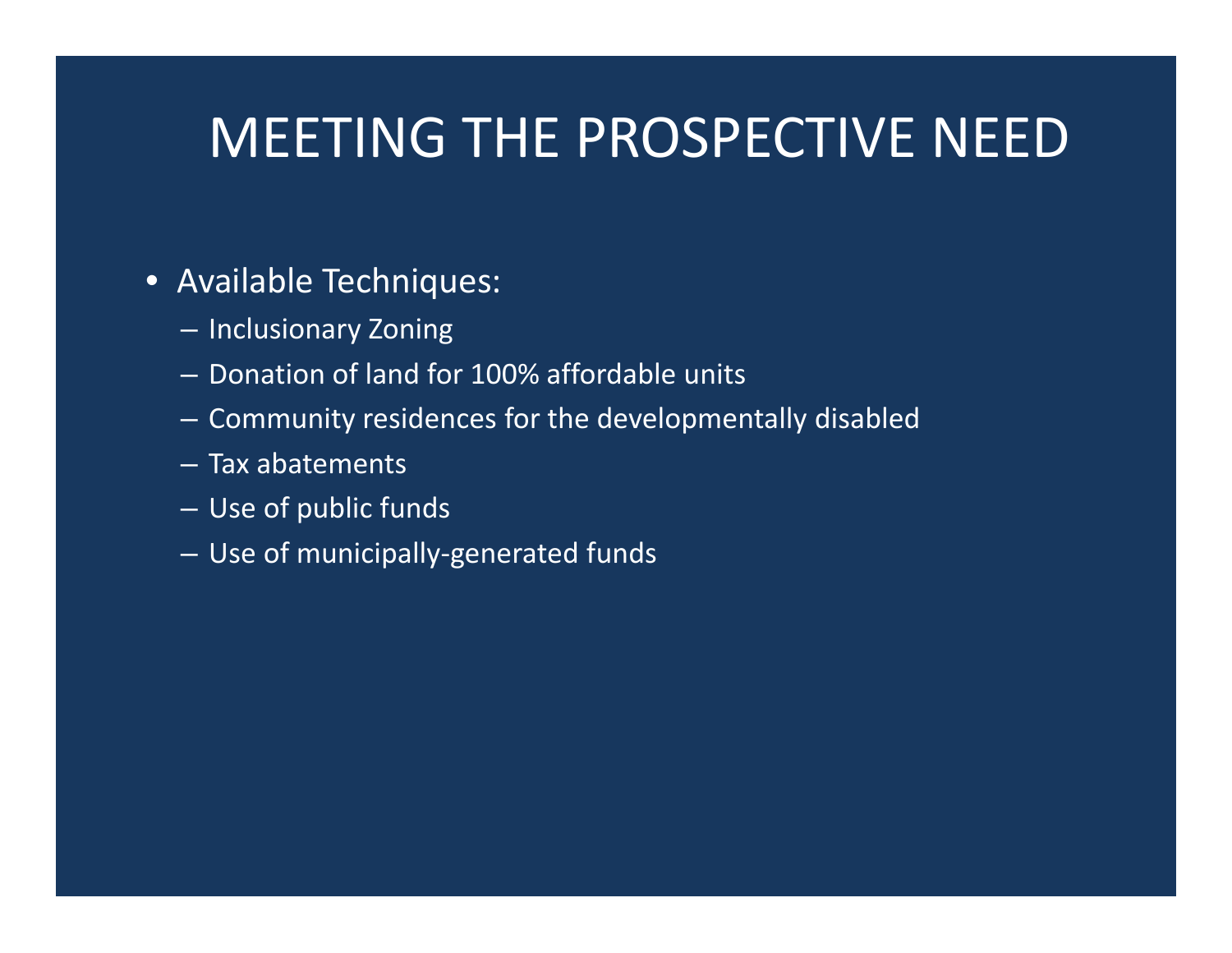## **CONCERNS OVER BUILDER'S REMEDY LITIGATION AND EXCLUSIONARY ZONING CHALLENGES – FACT OR FICTION?**

- $\bullet$  Municipalities need to be concerned over the possibility of builder's remedy litigation and exclusionary zoning challenges during the pending period of uncertainty involving COAH's third round rules, methodologies and affordable housing calculations.
	- $-$  Example Cherry Hill Township was recently sued for a builder's remedy . The suit asserts that production of affordable housing on owner's property is required for Cherry Hill to address its looming third round affordable housing obligation spanning from 2000 to 2024.